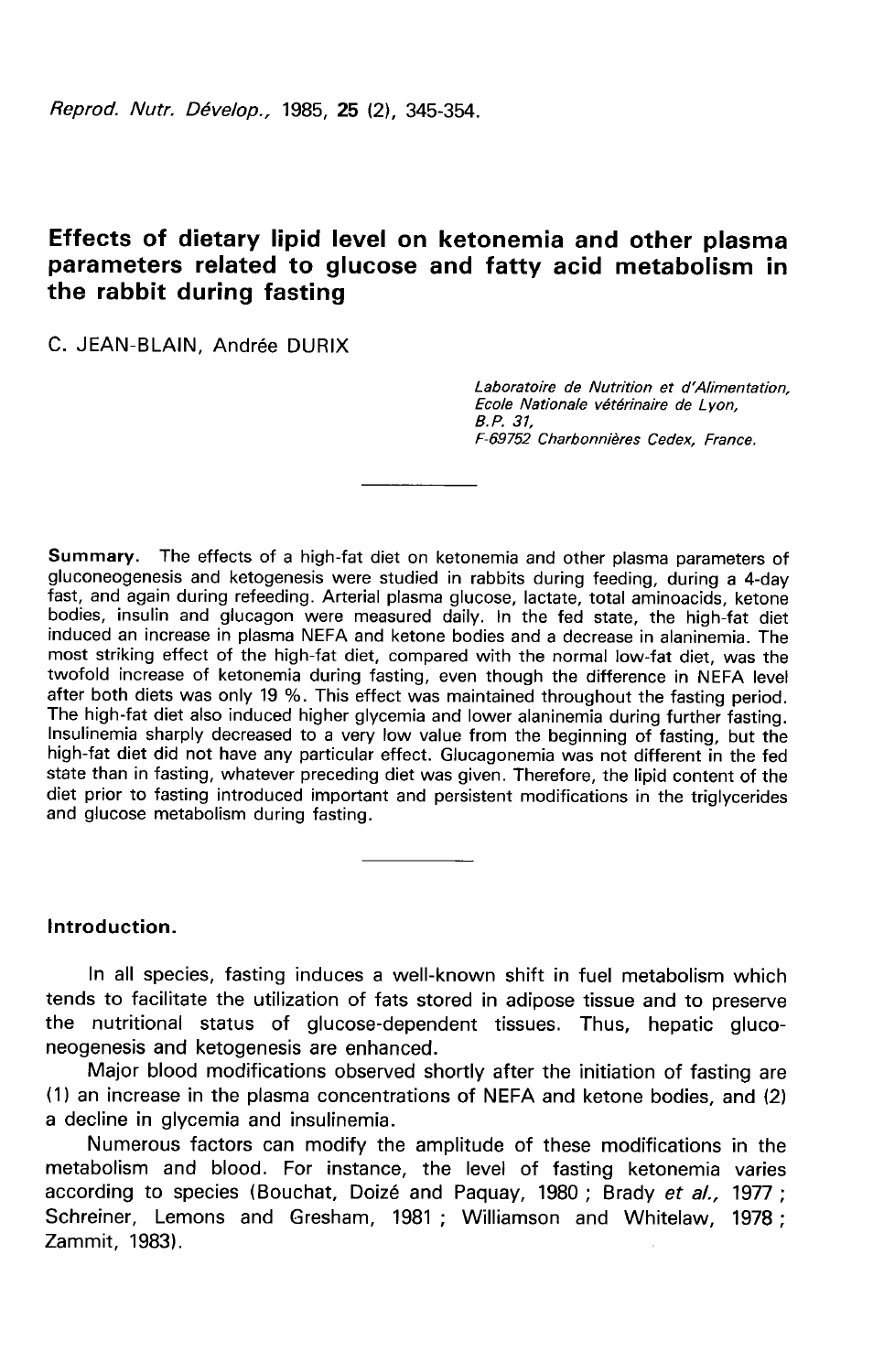The effectiveness of fasting gluconeogenesis and ketogenesis can be changed by the physiological or hormonal status (Hagenfeldt et al., 1981 ; Müller and Seitz, 1981 ; Pégorier et al., 1982 ; Varnam, Jeacock and Shepherd, 1978) ; fasting ketogenesis is suppressed during sepsis (Beisel and Wannemacher, 1980). The nutritional status preceding the fasting period can also modify the metabolic response of the entire organism or of liver gluconeogenesis or ketogenesis (Belo, Romsos and Leveille, 1976 ; Bouchat, Doizé and Paquay, 1980 ; Brady et al., 1977 ; Cowan, Vranic and Wrenshall, 1969 ; Mc Donald and Johnson, 1965 ; Pégorier et al., 1982 ; Peret et al., 1975).

Few data are available in rabbits on changes induced by starvation and the factors capable of modifying response to starvation. In this study, the effects of a diet enriched with 15 % lard (considered as a high-fat diet for an herbivorous species like the rabbit) were evaluated according to changes in blood glucose and fatty acid metabolism over a 4-day fast and a following refeeding period of 96 h. Marked changes in ketonemia, glycemia and plasma alanine concentration were induced by the high-fat diet over the entire fasting period. These modifications might be related to an increase in liver ketogenesis and impairment of peripheral tissue glucose tolerance.

# Material and methods.

Animals, diets and protocol.  $-$  We used 16 rabbits of the New Zealand strain with an average weight of 1 300-1 500 g at the beginning of the study: they were housed in individual cages and fed either a low-fat (LF) control diet or a high-fat (HF) experimental diet *ad libitum* for 20 days before fasting (table 1). Feed intake was measured during this period.

| Components :                                          |                   |                    |
|-------------------------------------------------------|-------------------|--------------------|
|                                                       | Low-fat (LF) diet | High-fat (HF) diet |
| Cereals                                               | 35                | 34.4               |
| Alfalfa                                               | 22                | 24.6               |
| Bran                                                  | 25                | 8.2                |
| Straw                                                 | 13                | 4.1                |
| Soya                                                  | 1,7               | 10.4               |
| Mineral Mix                                           | 3,3               | 3.3                |
| Lard                                                  | 0                 | 15,0               |
| Analysis:                                             |                   |                    |
| Dry matter $\dots\dots\dots\dots\dots\dots\dots\dots$ | 89.85             | 90,33              |
| Crude Proteins (Nx 6,25)                              | 13.1              | 13.84              |
| Cellulose $\ldots \ldots \ldots \ldots \ldots \ldots$ | 15.1              | 13.0               |
| Ether Extract                                         | 2,87              | 18,07              |
| Minerals                                              | 6.84              | 5,17               |

TABLE 1 Composition of diets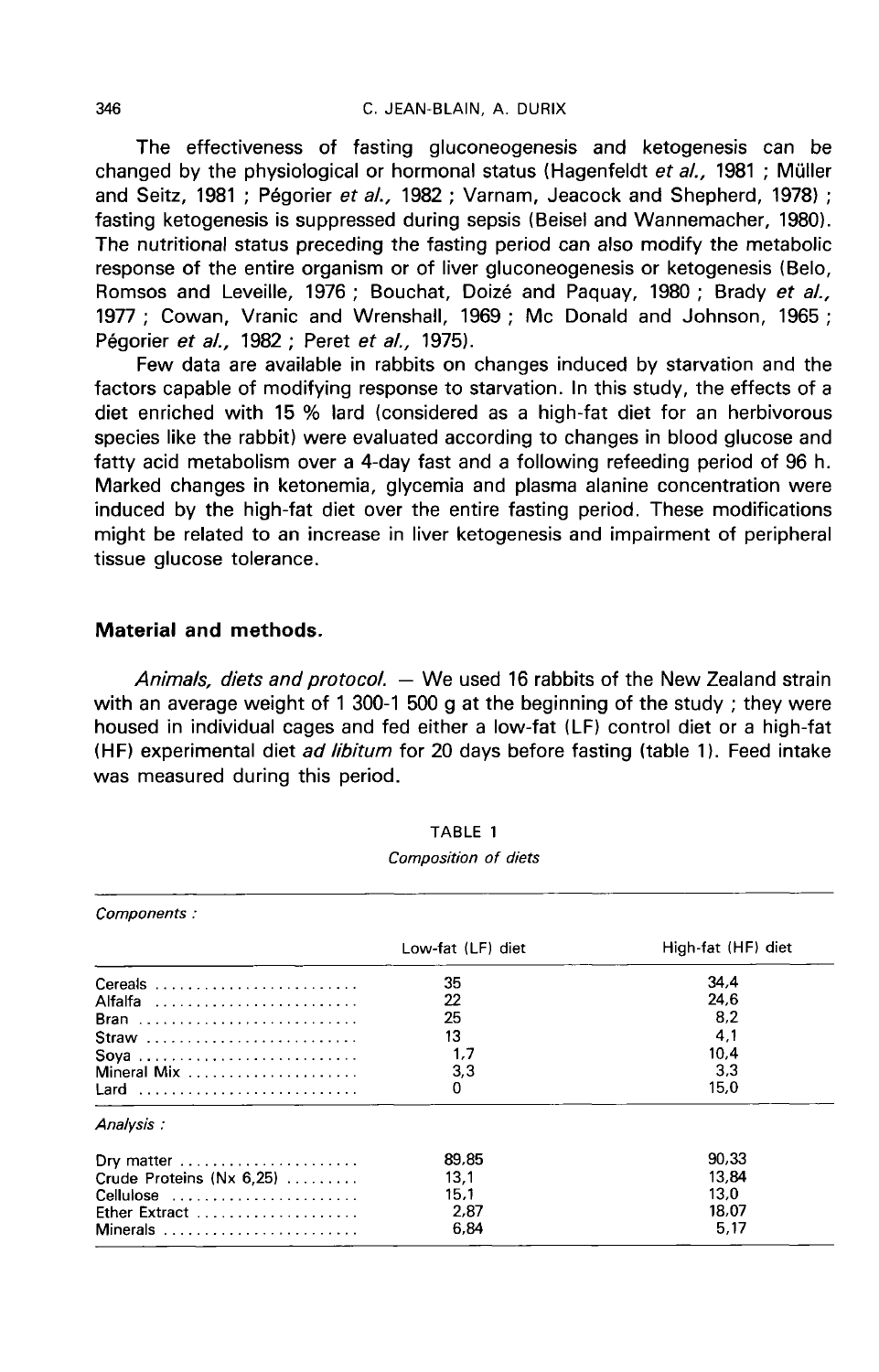The animals were then fasted for 4 days and refed for the same length of time with the LF diet.

Blood sampling.  $-$  Six days before the fast, permanent intravascular lines were established via the femoral artery. The catheters were not heparinized during the experiment. Blood samples were collected every day in the morning between 9 and 10 a.m. on heparin (2 ml) for substrate control or on EDTA + zymofren (1 000 K IU) for hormone control. All the samples were put into an ice-bath until the plasma could be separated by centrifugation and stored at  $-30$  °C.

*Chemical analysis.*  $-$  Glucose levels were determined using the glucose oxidase method of Trinder (1969) (glucibiotrol from Biotrol). Alanine (Williamson, 1974), lactate (Gutman and Wahlefeld, 1974), 3.OH butyrate (Williamson and Mellanby, 1974) and acetoacetate (Mellanby and Williamson, 1974) were determined according to standard enzymatic methods after deproteinization by TCA 0.7M. Total aminoacids were determined by the method of Malangeau et al. (1963) and non-esterified fatty acids (NEFA) by the enzymatic method of Shimizu 11979) (NEFA C test Wako from Biolyon).

Insulin and glucagon were measured by radioimmunoassay ; a commercial kit (INSIK-3) (CEA-Sorin, France) was used for insulin determination ; crystalline rabbit insulin (Novo Research Institute, Denmark) was used as a standard. Glucagon was measured with the radioimmunoassay method of Faloona and Unger (1974) with Unger 30K antiserum.

Statistical analysis.  $-$  Results during fasting were compared with a twofactor (time and diets) analysis of variance. Student's t-test was used for the other comparisons.

# Results.

Feed intake before fasting was depressed with the HF diet (51.2 g/day/kg body weight) compared with the LF diet (68.8 g/day/kg body weight). This effect is common in rabbits eating a fat-rich diet. Despite the higher energy concentration in this diet, daily energy intake was lower (720 Kj/day/kg body weight) than with the LF diet (790 Kj/day/kg body weight). Weight loss during fasting was similar in the two groups of rabbits, i.e.  $9.55\%$  of body weight. Results on plasma parameters are summarized in figures 1, 2 and 3.

Fed state.  $-$  The HF diet led to modifications of certain plasma metabolites during the fed period. NEFA concentration increased from 0.07 to 0.31 mM  $(P < 0.01)$ ; ketonemia increased slightly  $(P < 0.05)$ . Glycemia and insulinemia increased but not significantly, and plasma alanine decreased ( $P < 0.01$ ). On the other hand, there were no modifications in plasma lactate and total aminoacid concentrations.

*Fasting.*  $-$  The most striking effect of the HF diet was the twofold increase in fasting ketonemia. The hydroxybutyrate-acetoacetate ratio was not modified. In comparison, NEFA only increased by 19 %. These changes were maintained throughout the fasting period.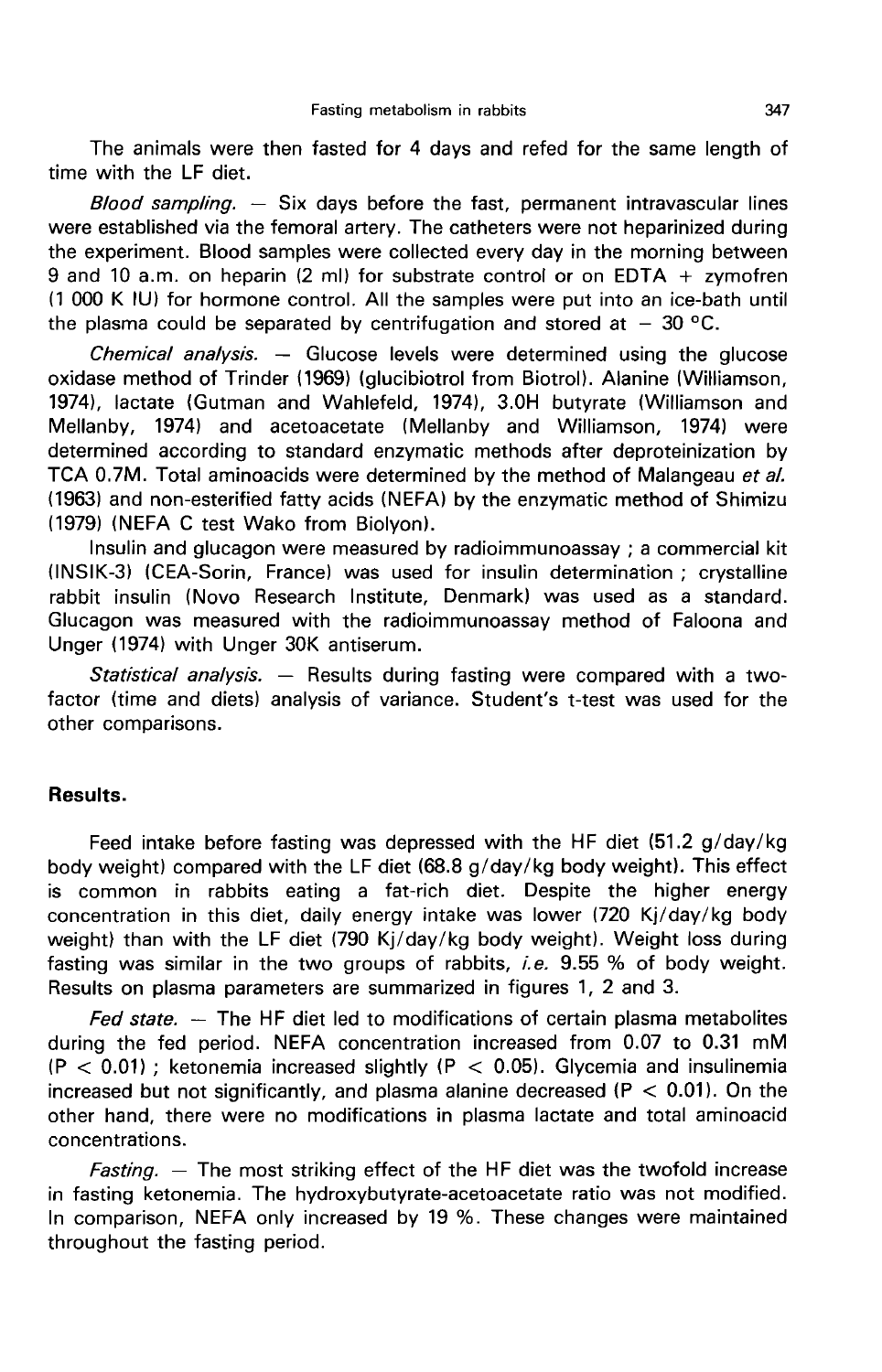

FIG. 1. - Effects of lipid percentage of the diet preceding fasting on plasma glucose, lactate, transitional antipological and alternative processing the fed, fasted and refed periods (LF  $\blacktriangleright$   $\blacktriangleright$   $\blacktriangleright$   $\blacktriangleright$   $\blacktriangleright$   $\blacktriangleright$   $\blacktriangleright$   $\blacktriangleright$   $\blacktriangleright$   $\blacktriangleright$   $\blacktriangleright$   $\blacktriangleright$   $\blacktriangleright$   $\blacktriangleright$   $\blacktriangleright$   $\blacktriangleright$ 

FIG. 2. - Effects of lipid percentage of the diet preceding fasting on plasma  $\beta$ -hydroxybutyrate, total ketone bodies and non-esterified fatty acids during the fed, fasted and refed periods  $LF$   $\blacktriangledown$ —♥ :HF ▽—・—▽).

Statistical differences between diets :  $\beta$ -hydroxybutyrate : P < 0,001 ; total ketone bodies :  $P < 0.001$ ; non-esterified fatty acids :  $P < 0.01$ .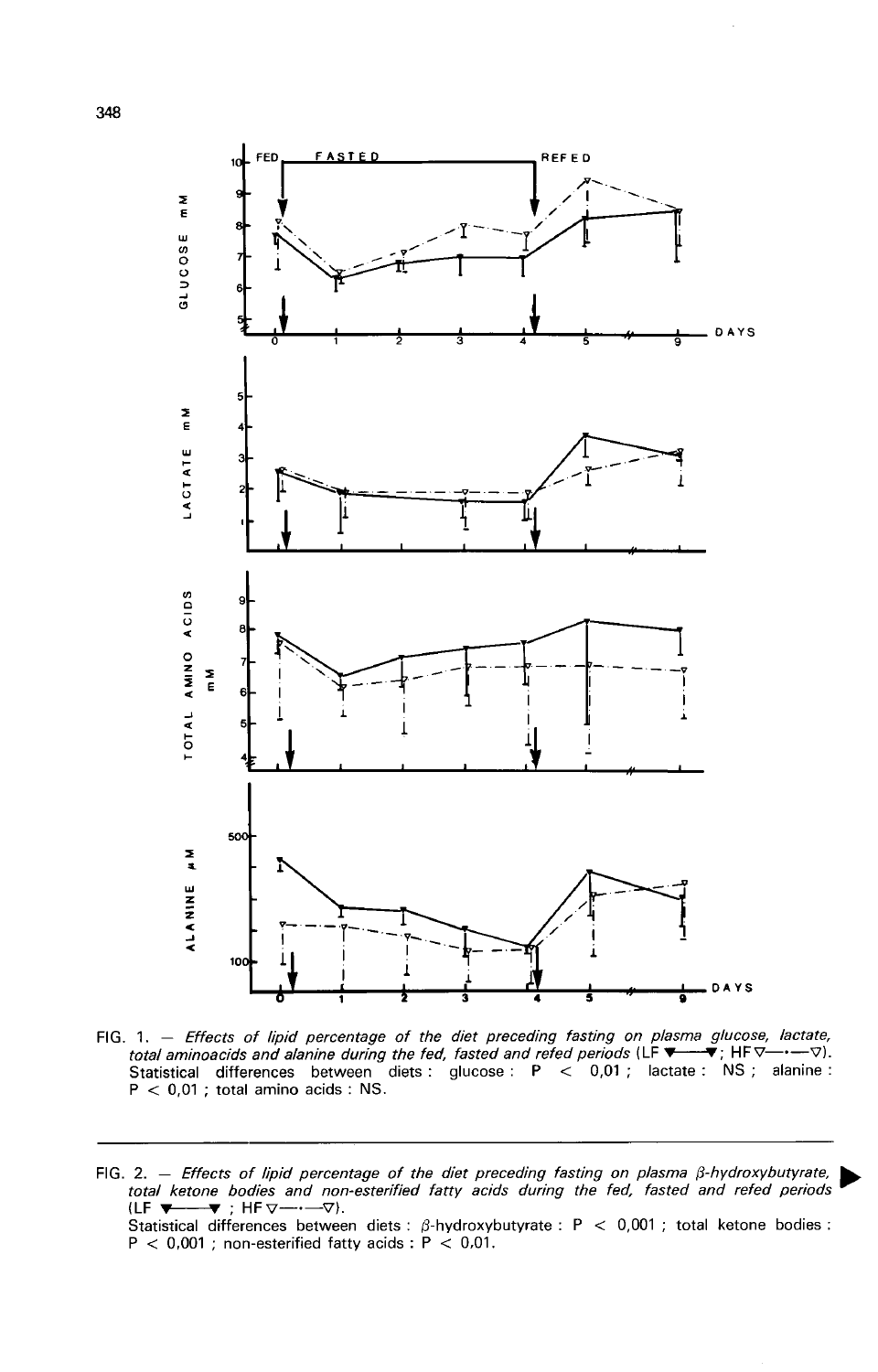



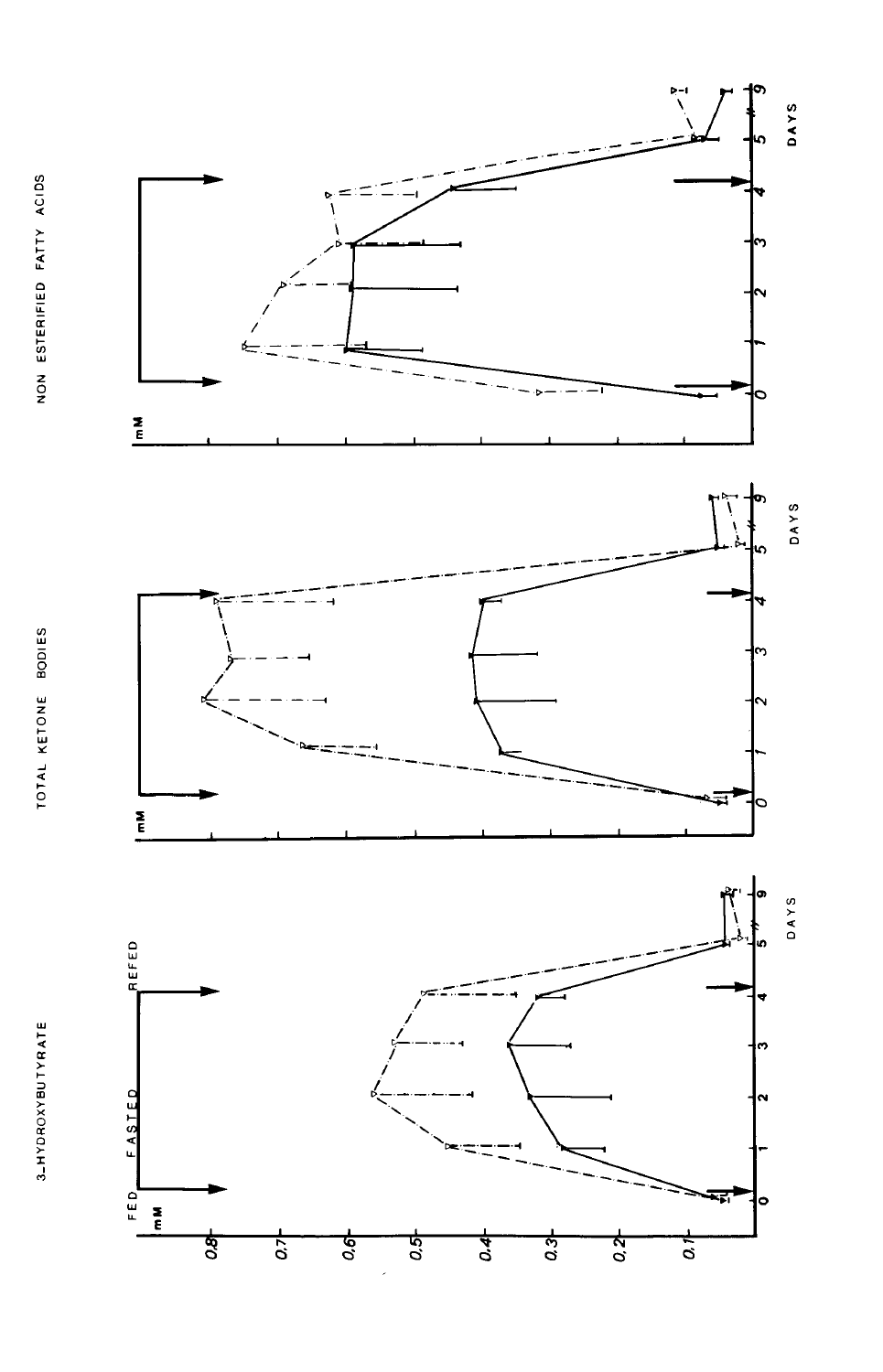Fasting glycemia was lower after the HL diet than after the LF one  $(P < 0.01)$ . In both cases, the lowest glycemia was reached after the first day of fasting. It increased when fasting was prolonged, particularly in the HF group so that fasting glycemia was equal to fed-state glycemia.

Fasting alaninemia was also lower in the HF group ( $P < 0.01$ ) and no difference in alaninemia was observed between the fed and the fasted states. No significant modifications in lactate and total aminoacids were noted.

The hormonal status is interesting. Insulin decreased strongly after one day of fasting and then slightly over the following days. The HF diet led to a slight increase in insulinemia. Glucagonemia was not changed by either fasting or diet.

Refeeding.  $-$  On the first day of refeeding with the LF diet, rabbits previously fed with the HF diet showed a transient hyperglycemia ; this was not seen in those fed with the LF diet previously  $(P < 0.01)$ . Lactate was also significantly higher  $(P < 0.05)$  at the beginning of refeeding.



FIG. 3. - Effects of lipid percentage of the diet preceding fasting on plasma insulin and glucacon during the fed, fasted and refed periods (LF $\blacktriangledown$   $\blacktriangledown$  HFV- $\cdot$   $\blacktriangledown$ ).

# Discussion.

Glycemia and insulinemia were shown to increase in the fed state in rats given a high-fat diet (Portha, Giroix and Picon, 1982). The same observation was made in rabbits in the fasted state (Lacombe and Nibbelink, 1983). In the latter experiment, the glucose tolerance test indicated that glucose tolerance had declined. Insulinemia also increased in dogs fed with a carbohydrate-free, high-fat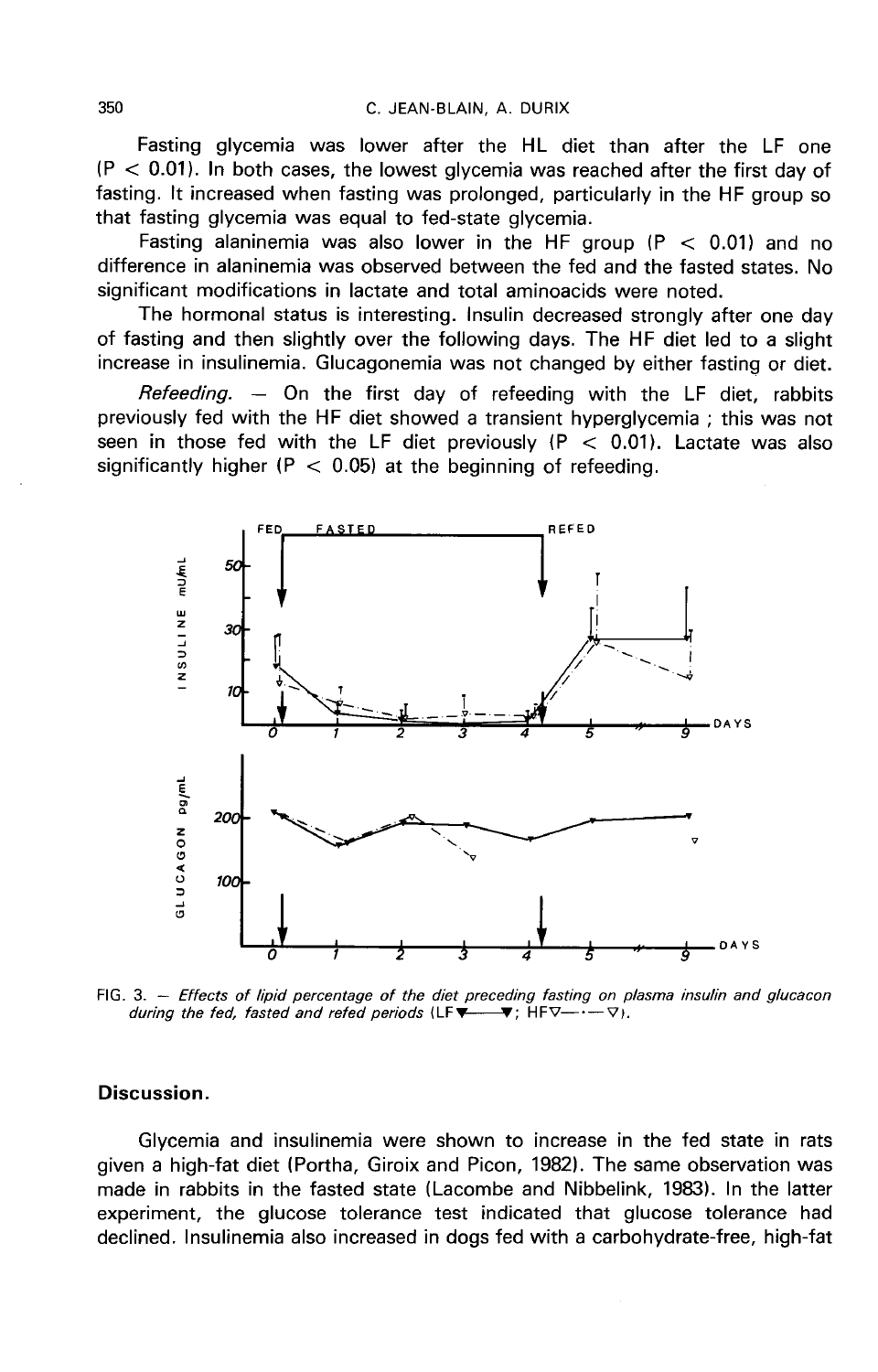diet, but glycemia was not modified and glucose tolerance decreased (Belo, Romsos and Leveille, 1976). High-fat, low-carbohydrate diets cause glucose tolerance to decrease in humans (Anderson and Herman, 1975).

Our observations in rabbits lead to analogous conclusions, i.e. the high level of non-esterified fatty acids and the slight increase in ketonemia indicate a shift towards lipid fuel in HF rabbits in the fed state. In other respects, in the fed state there was a discrepancy between the large decrease in alaninemia with the HF diet and the lack of total aminoacid variations. Rabbits fed with the HF diet had a lower protein intake ; but the decrease in alaninemia could not be imputed to this since the total aminoacid level did not vary. Therefore, this decrease might be related to augmented gluconeogenesis due to alanine, correlated with a decline in dietary glucose intake.

Plasma aminoacid concentration usually decreased markedly at the onset of fasting and then more slowly if fasting was prolonged. In humans, this further decrease is correlated with lower extraction of aminoacids from muscle tissue (Aoki, 1981 ; Felig et al., 1969), as well as with a sparing effect on body protein and the preferential utilization of ketone bodies as fuel. In rabbits, this pattern was found for alanine which is considered as the principal gluconeogenic aminoacid, at least at the beginning of fasting.

Paradoxically, plasma total aminoacid levels were stable at the same time after the HF diet, or increased slightly after the LF diet. Consequently, it is probable that other aminoacids, such as alanine, form the major gluconeogenic substrate in rabbits when fasting is prolonged.

Fasting ketonemia was lower in our rabbits than it is in rats, and was considerably enhanced by the HF diet. On the other hand, NEFA increase due to this diet was slight and could account for the enhanced formation of ketone bodies. Data on various species (Bouchat, Doizé and Paquay, 1980; Brady et al., 1977 ; Zammit, 1983) show no direct correlation between plasma NEFA concentration and ketonemia.

Most of the increase in ketonemia must have been a result of augmented liver ketogenesis ; high-fat diets are known to enhance ketogenesis in isolated rat liver cells (Malewiak et al., 1983 ; Williamson and Whitelaw, 1978). The main reason for this could be a lower level of malonyl-CoA in the hepatocytes, followed by a more unrestrained carnitine-acyltransferase activity in mitochondrial membranes ; ketogenesis would thus be increased for the same uptake of fatty acid by the liver. Glucagon probably plays no part in the decrease of malonyl-CoA synthesis in rabbits ; glucagonemia was not modified by either fasting or diet. It may have a minor role in the genesis of fasting hyperketonemia in this species. A comparison can be made with ruminants in which glucagonemia increases only after prolonged fasting (Schreiner, Lemons and Gresham, 1981) and glucagon has a poor effect on ketogenesis from oleate in isolated liver cells (Donaldson and Pogson, 1983). The higher ketonemia in starved rabbits (fed the HF diet) could also have resulted from initially lower insulin levels, despite the fact that the difference was not significant (fig. 3). The augmentation in ketonemia could also be related to a mechanism which does not involve the regulation of carnitineacyltransferase activity. In rabbits we found that high-fat diets increase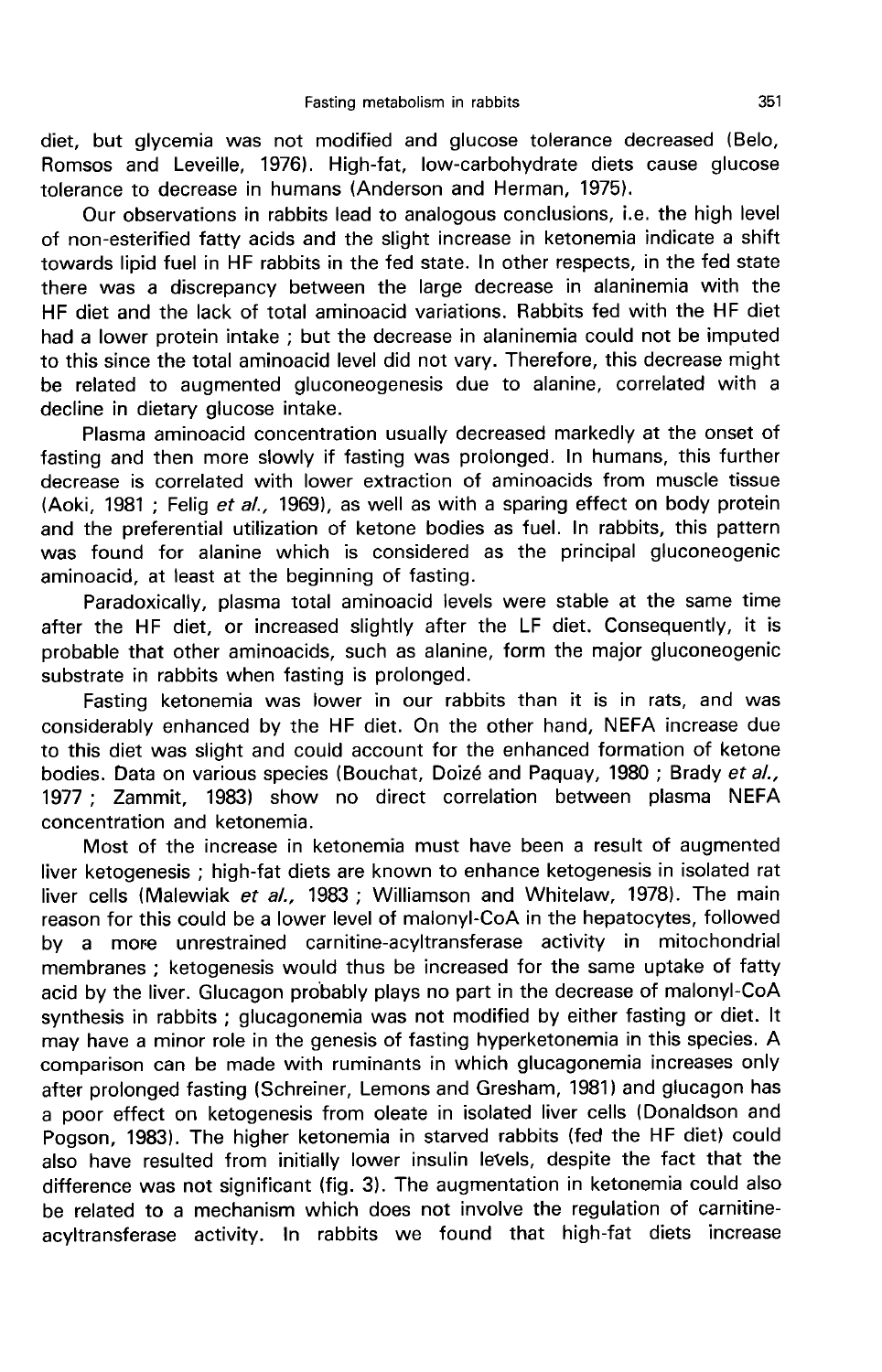ketogenesis from butyrate in isolated liver cells (Jean-Blain, 1982), even though the transport of this short-chain fatty acid through the mitochondrial membrane does not depend on the carnitine acyltransferase system and thus is not regulated by the intracellular level of malonyl-CoA.

> Requ en juin 1984. Accepté en octobre 1984.

 $Acknowledgements. - We wish to thank C. Huc and M. Carcelen for expert technical$ assistance and R. Cohen (Unite INSERM 97, Lyon) who carried out the glucagon radioimmunoassays.

Résumé. Influence de la teneur en lipides de la ration sur la cétonémie et les autres paramètres sanguins du métabolisme des acides gras et du glucose chez le lapin au cours du jeûne.

Les effets d'un régime hyperlipidique sur la cétonémie et sur les autres paramètres plasmatiques de la gluconéogenèse et de la cétogenèse ont été étudiés chez le lapin à l'état alimenté, au cours d'un jeûne de quatre jours, et pendant la période de réalimentation consécutive.

Le glucose, les acides aminés totaux, l'alanine, les acides gras non estérifiés (NEFA), les corps cétoniques, l'insuline et le glucagon ont été déterminés quotidiennement sur des animaux soumis préalablement à un régime renfermant 15 % de suif et sur des animaux

A l'état alimenté, le régime hyperlipidique provoque une élévation des taux plasmatiques de IVEFA et de corps cétoniques et une diminution de l'alaninémie. L'effet le plus marquant du régime hyperlipidique est la multiplication par deux de la cétonémie de jeûne par rapport au régime normal pauvre en lipides alors que la différence du taux de NEFA après les deux régimes n'est que de 19 %. Cet effet est maintenu pendant toute la période de jeûne. Le régime hyperlipidique induit une glycémie plus haute et une alaninémie plus basse au cours du jeûne ultérieur. L'insulinémie décroît rapidement vers une valeur très basse dès le début du jeûne sans que l'on puisse mettre en\_ évidence un effet particulier du régime hyperlipidique. Le glucagon ne varie pas au cours du passage entre l'état nourri et le jeûne chez le lapin, quelle que soit la nature de la ration précédente.

Le taux de lipides de la ration précédant le jeûne introduit donc des modifications importantes et persistantes du métabolisme des triglycérides et du glucose pendant le jeûne.

#### **References**

ANDERSON J. W., HERMAN R. H., 1975. Effects of carbohydrate restriction on glucose tolerance of man and reactive hypoglycemic patients. Am. J. clin. Nutr., 28, 748-755.

- AOKI T. T., 1981. Metabolic adaptations to starvation, semistarvation, and carbohydrate<br>restriction, 161-177. In Nutrition in the 1980s : Constraints on our knowledge. Alan 161-177. In Nutrition in the 1980s : Constraints on our knowledge. Alan R. Liss, Inc, 150 Fifth Avenue, New York, NY 10011.
- BELO P. S., ROMSOS D. R., LEVEILLE G. A., 1976. Influence of diet on glucose tolerance, on the rate of glucose utilization and on gluconeogenic enzyme activities in the dog. J. Nutr., 106, 1465-1474.

BEISEL W. R., WANNEMACHER R. W., 1980. Gluconeogenesis, ureagenesis and ketogenesis during sepsis. J. Parent. Ent. Nutr., 4, 277-285.

BOUCHAT J. Cl., DOIZE F., PAQUAY R., 1980. Effects of fasting on blood composition and